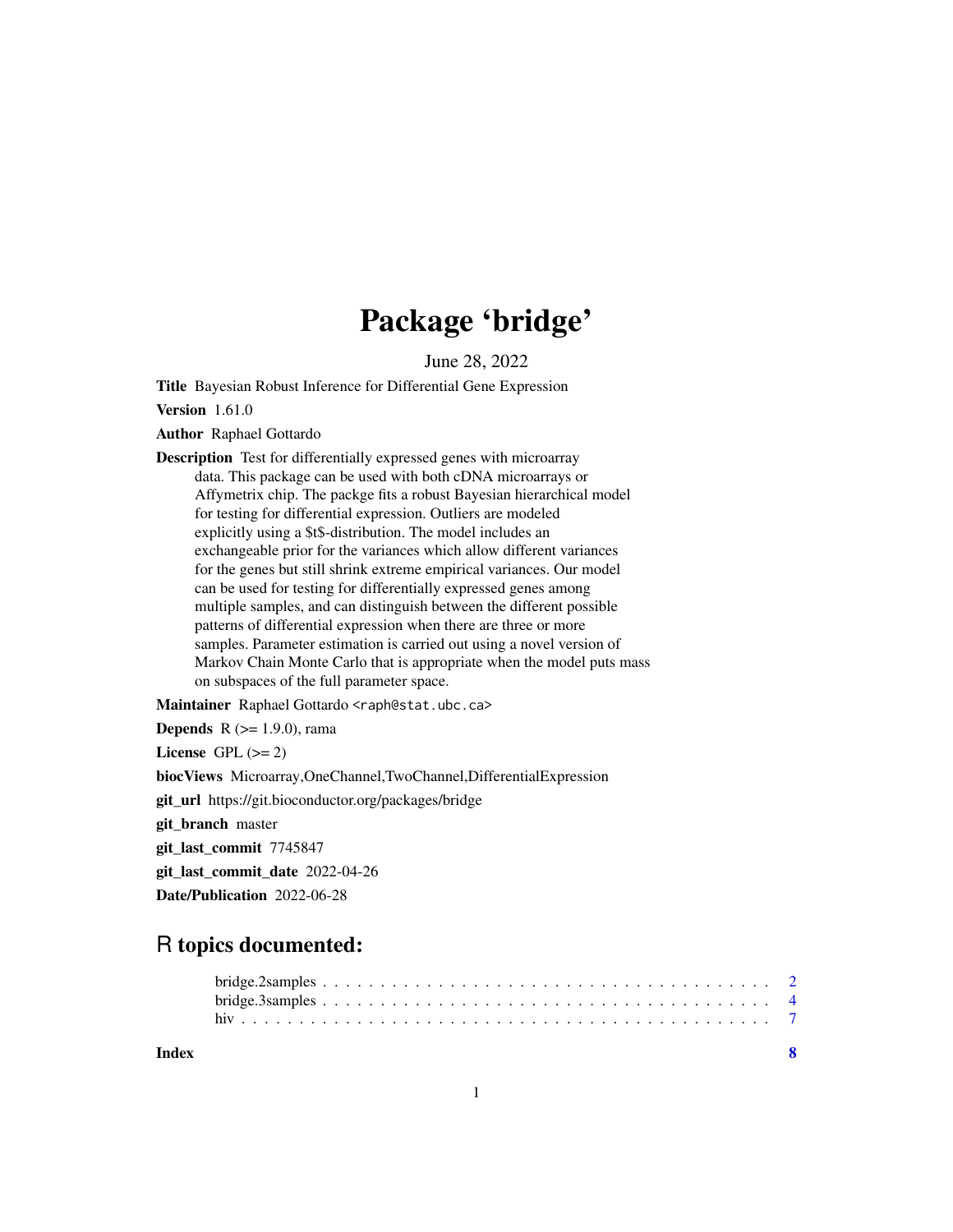<span id="page-1-1"></span><span id="page-1-0"></span>

#### Description

Test for differentially expressed genes in a two sample set-up. This code can be used with both cDNA microarrays or Affymetrix chips.

#### Usage

bridge.2samples(sample1,sample2,B=1000,min.iter=0,batch=10,mcmc.obj=NULL,all.out=TRUE,affy=FALSE,ve

#### Arguments

| sample1     | The matrix of intensity from the sample 1. Each row corresponds to a different<br>gene.                                                                                              |
|-------------|--------------------------------------------------------------------------------------------------------------------------------------------------------------------------------------|
| sample2     | The matrix of intensity from the sample 2. Each row corresponds to a different<br>gene.                                                                                              |
| B           | The number of iteration used in the MCMC algorithm.                                                                                                                                  |
| min.iter    | The length of the burn-in period in the MCMC algorithm.min.iter should be<br>less than B.                                                                                            |
| batch       | The thinning value to be used in the MCMC. Only every batch-th iteration will<br>be stored.                                                                                          |
| $m$ cmc.obj | An object of type bridge2, as returned by bridge. 2samples. mcmc. obj is used<br>to initialized the MCMC. If no mcmc.obj, the MCMC is initialized to the least<br>squares estimates. |
| all.out     | A logical value indicating if all the parameters should be output. If all out is<br>FALSE, only the posterior mean is output. This could be used to save memory.                     |
| affy        | A logical value indicating if the data correspond to affy data or cDNA microar-<br>ray data. If affy=FALSE, a bivariate distribution is used.                                        |
| verbose     | A logical value indicating if the current MCMC iteration number should be<br>printed out.                                                                                            |
| log         | A logical value indicating if the data are log transformed.                                                                                                                          |
| robust      | A logical value indicating if a t model (robust==TRUE) or a Gaussian model<br>(robust==TRUE) should be used. In the case of the t-model, the degrees of<br>freedoms are estimated.   |

#### Details

This code fits a robust Bayesian hierarchical model for testing for differential expression. Outliers are modeled explicitly using a \$t\$-distribution. The model includes an exchangeable prior for the variances which allow different variances for the genes but still shrink extreme empirical variances. More details can be found in the references below.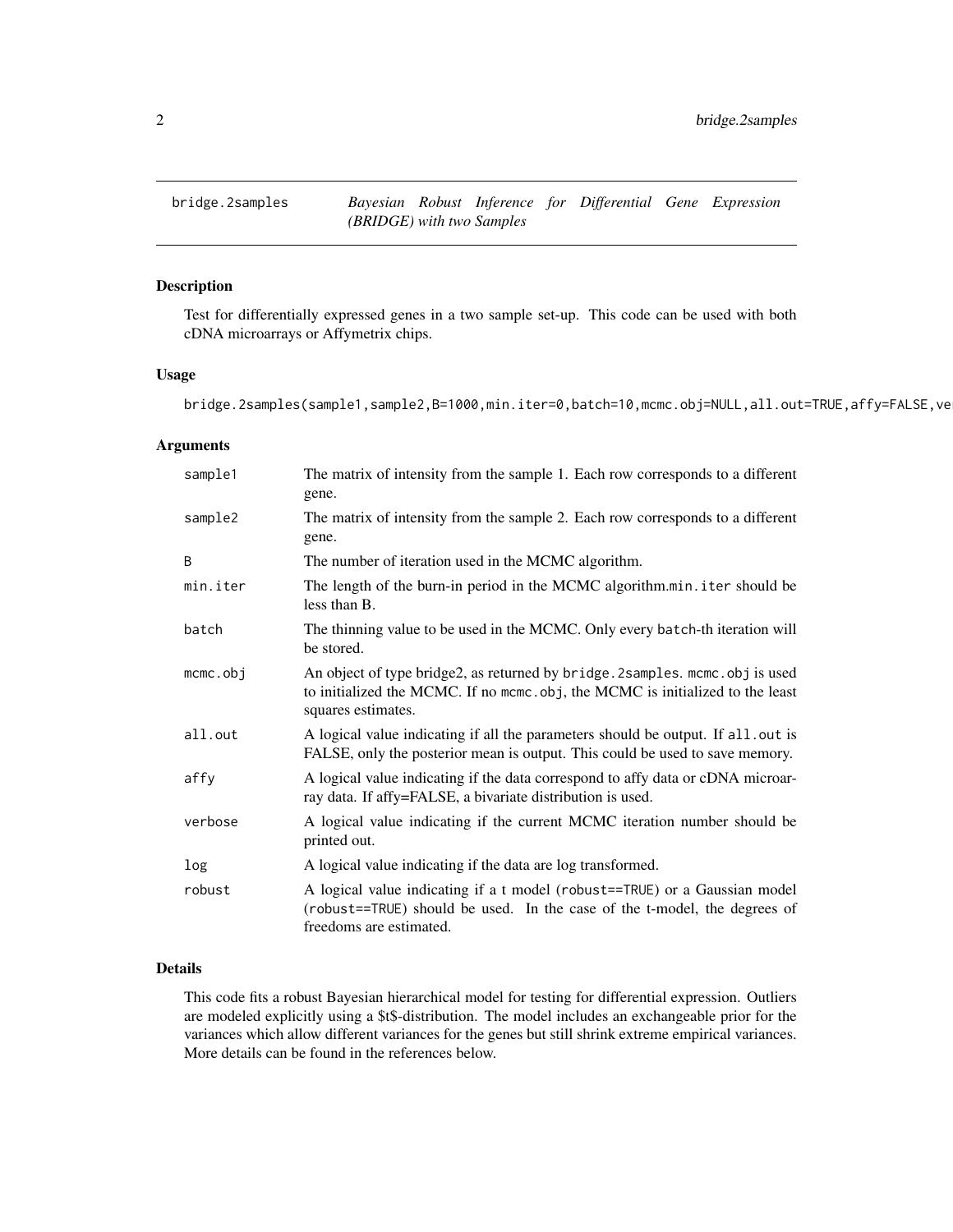#### Value

An object of type bridge2 containing the sampled values from the posterior distribution.

| gamma1        | A matrix, each row contains the sampled values from the corresponding gene<br>effect in sample 1.                                                                                                                                                                                            |
|---------------|----------------------------------------------------------------------------------------------------------------------------------------------------------------------------------------------------------------------------------------------------------------------------------------------|
| gamma2        | A matrix, each row contains the sampled values from the corresponding gene<br>effect in sample 2.                                                                                                                                                                                            |
| lambda.gamma1 | A vector containing the sampled values for the precision of the gene effect prior<br>in sample 1.                                                                                                                                                                                            |
| lambda.gamma2 | A vector containing the sampled values for the precision of the gene effect prior<br>in sample 2.                                                                                                                                                                                            |
| rho           | A vector containing the sampled values from between sample correlation coef-<br>ficient rho. If affy=TRUE, rho is identically zero.                                                                                                                                                          |
| lambda_eps1   | A matrix, each row contains the sampled values from the corresponding gene<br>specific error precision in sample 1.                                                                                                                                                                          |
| lambda_eps2   | A matrix, each row contains the sampled values from the corresponding gene<br>specific error precision in sample 2.                                                                                                                                                                          |
| a.eps1        | A vector containing the sampled values for the mean of the prior of the error<br>precisions in sample 1.                                                                                                                                                                                     |
| b.eps1        | A vector containing the sampled values for the variance of the prior of the error<br>precisions in sample 1.                                                                                                                                                                                 |
| a.eps2        | A vector containing the sampled values for the mean of the prior of the error<br>precisions in sample 2.                                                                                                                                                                                     |
| b.eps2        | A vector containing the sampled values for the variance of the prior of the error<br>precisions in sample 2.                                                                                                                                                                                 |
| w1            | A matrix, each element (i,j) correspond to the posterior mean of the sampled<br>weights of replicate j in gene i and sample 1. To save memory, we only store the<br>posterior mean of the weigths.                                                                                           |
| nu1           | A matrix containing the sampled degrees of freedom in sample 1.                                                                                                                                                                                                                              |
| w2            | A matrix, each element (i,j) correspond to the posterior mean of the sampled<br>weights of replicate j in gene i and sample 2. To save memory, we only store the<br>posterior means of the weigths. If affy=FALSE, this is identically equal to w2<br>as we have a bivariate t-distribution. |
| nu2           | A matrix containing the sampled degrees of freedom in sample 2. If affy=FALSE,<br>this is identically equal to nu2 as we have a bivariate t-distribution.                                                                                                                                    |
| р             | The mixing proportion in the two component mixture.                                                                                                                                                                                                                                          |
| post.p        | The posterior probabilities of differential expression.                                                                                                                                                                                                                                      |
| move          | The proportion of moves between components. This should be used as a diag-<br>nostic tool.                                                                                                                                                                                                   |

#### Author(s)

Raphael Gottardo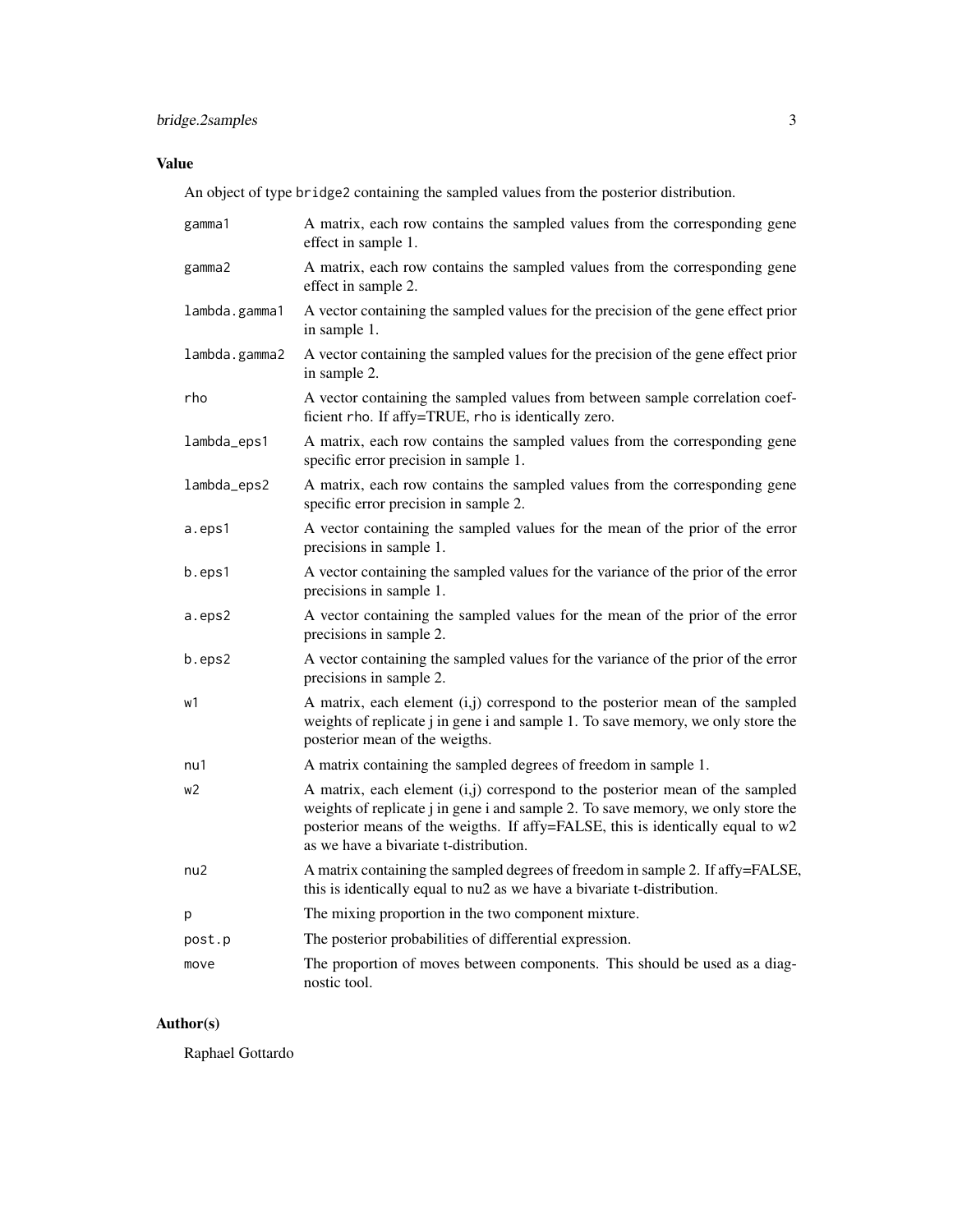#### <span id="page-3-0"></span>References

Robust Estimation of cDNA Microarray Intensities with Replicates Raphael Gottardo, Adrian E. Raftery, Ka Yee Yeung, and Roger Bumgarner Department of Statistics, University of Washington, Box 354322, Seattle, WA 98195-4322

#### See Also

[bridge.3samples](#page-3-1)

#### Examples

data(hiv)

bridge.hiv<-bridge.2samples(hiv[1:10,c(1:4)],hiv[1:10,c(5:8)],B=2000,min.iter=0,batch=1,mcmc.obj=NULL,verbose=

<span id="page-3-1"></span>

| bridge.3samples |  |                                    | Bayesian Robust Inference for Differential Gene Expression |  |
|-----------------|--|------------------------------------|------------------------------------------------------------|--|
|                 |  | <i>(BRIDGE)</i> with three Samples |                                                            |  |

#### Description

Test for differentially expressed genes in a three sample set-up. This code can be used with both cDNA microarrays or Affymetrix chip.

#### Usage

bridge.3samples(sample1,sample2,sample3,B=1000,min.iter=0,batch=10,mcmc.obj=NULL,all.out=TRUE,verbo

#### Arguments

| sample1     | The matrix of intensity from the sample 1. Each row corresponds to a different<br>gene.                                                                                                   |
|-------------|-------------------------------------------------------------------------------------------------------------------------------------------------------------------------------------------|
| sample2     | The matrix of intensity from the sample 2. Each row corresponds to a different<br>gene.                                                                                                   |
| sample3     | The matrix of intensity from the sample 3. Each row corresponds to a different<br>gene.                                                                                                   |
| B           | The number of iteration used in the MCMC algorithm.                                                                                                                                       |
| min.iter    | The length of the burn-in period in the MCMC algorithm.min.iter should be<br>less than B.                                                                                                 |
| batch       | The thinning value to be used in the MCMC. Only every batch-th iteration will<br>be stored.                                                                                               |
| $m$ cmc.obj | An object of type bridge2, as returned by bridge. 2 samples. mcmc. obj can be<br>used to initialized the MCMC. If no mcmc.obj, the MCMC is initialized to the<br>least squares estimates. |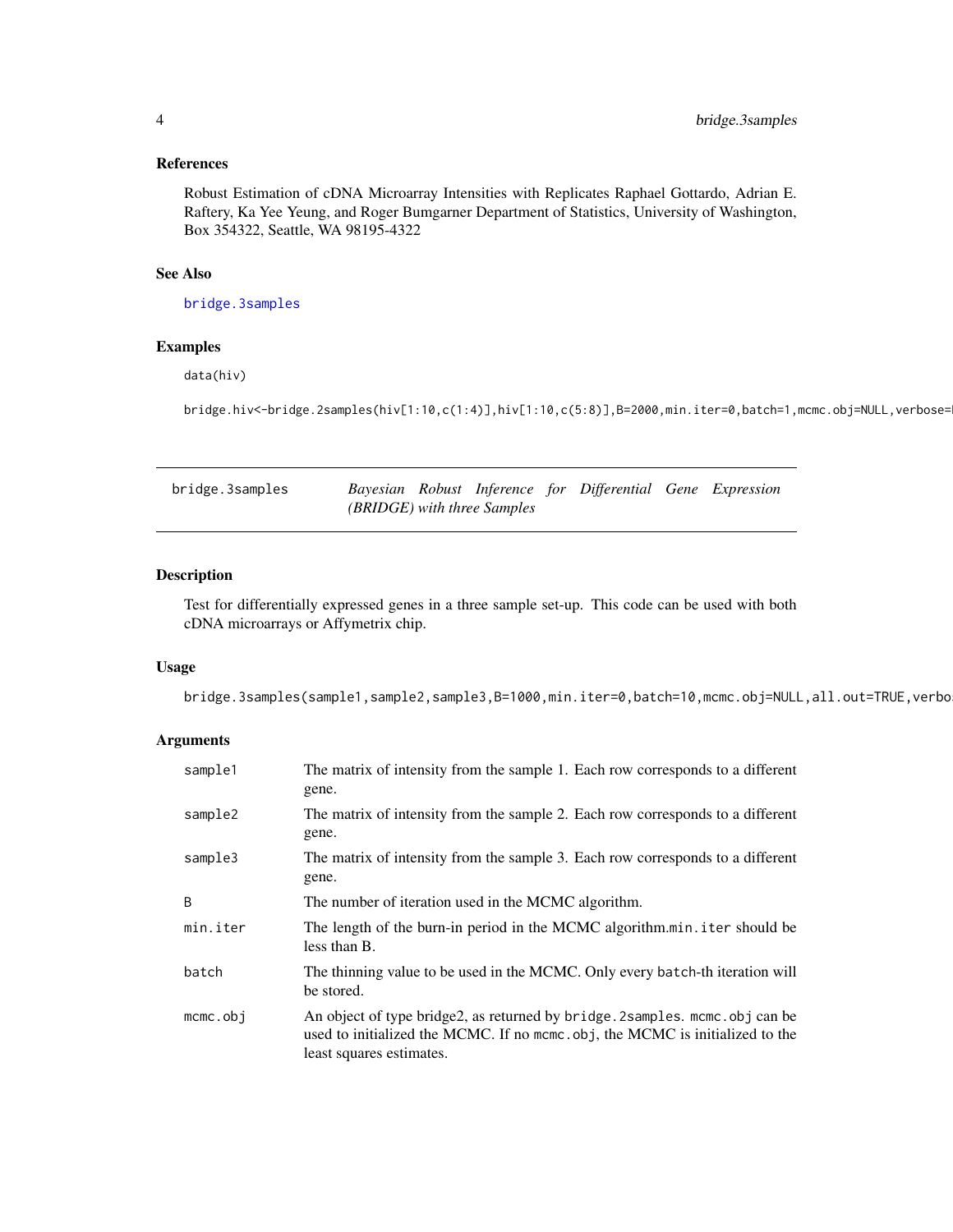#### bridge.3samples 5

| all.out | A logical value indicating if all the parameters should be output. If all, out is<br>FALSE, only the posterior mean is output. This could be used to save memory.                  |
|---------|------------------------------------------------------------------------------------------------------------------------------------------------------------------------------------|
| verbose | A logical value indicating if the current MCMC iteration number should be<br>printed out.                                                                                          |
| log     | A logical value indicating if the data are log transformed.                                                                                                                        |
| robust  | A logical value indicating if a t model (robust==TRUE) or a Gaussian model<br>(robust==TRUE) should be used. In the case of the t-model, the degrees of<br>freedoms are estimated. |

#### Details

This code fits a robust Bayesian hierarchical model for testing for differential expression. Outliers are modeled explicitly using a \$t\$-distribution. The model includes an exchangeable prior for the variances which allow different variances for the genes but still shrink extreme empirical variances. This function DO NOT perform normalization. The data should be normalized before hands such as centering the mean expression of each experiment.

More details can be found in the references below.

#### Value

An object of type bridge3 containing the sampled values from the posterior distribution.

| gamma1          | A matrix, each row contains the sampled values from the corresponding gene<br>effect in sample 1.                                                               |
|-----------------|-----------------------------------------------------------------------------------------------------------------------------------------------------------------|
| gamma2          | A matrix, each row contains the sampled values from the corresponding gene<br>effect in sample 2.                                                               |
| gamma3          | A matrix, each row contains the sampled values from the corresponding gene<br>effect in sample 3.                                                               |
| lambda.gamma1   | A vector containing the sampled values for the precision of the gene effect prior<br>for the component corresponding to sample 1.                               |
| lambda.gamma2   | A vector containing the sampled values for the precision of the gene effect prior<br>for the component corresponding to sample 2.                               |
| lambda.gamma3   | A vector containing the sampled values for the precision of the gene effect prior<br>for the component corresponding to sample 3.                               |
|                 | lambda.gamma12 A vector containing the sampled values for the precision of the gene effect prior<br>for the component where sample 1 and sample 2 are combined. |
|                 | lambda.gamma13 A vector containing the sampled values for the precision of the gene effect prior<br>for the component where sample 1 and sample 3 are combined. |
| lambda.gamma23  | A vector containing the sampled values for the precision of the gene effect prior<br>for the component where sample 2 and sample 3 are combined.                |
| lambda.gamma123 |                                                                                                                                                                 |
|                 | A vector containing the sampled values for the precision of the gene effect prior<br>for the component where all the samples are combined.                      |
| lambda_eps1     | A matrix, each row contains the sampled values from the corresponding gene<br>precision in sample 1.                                                            |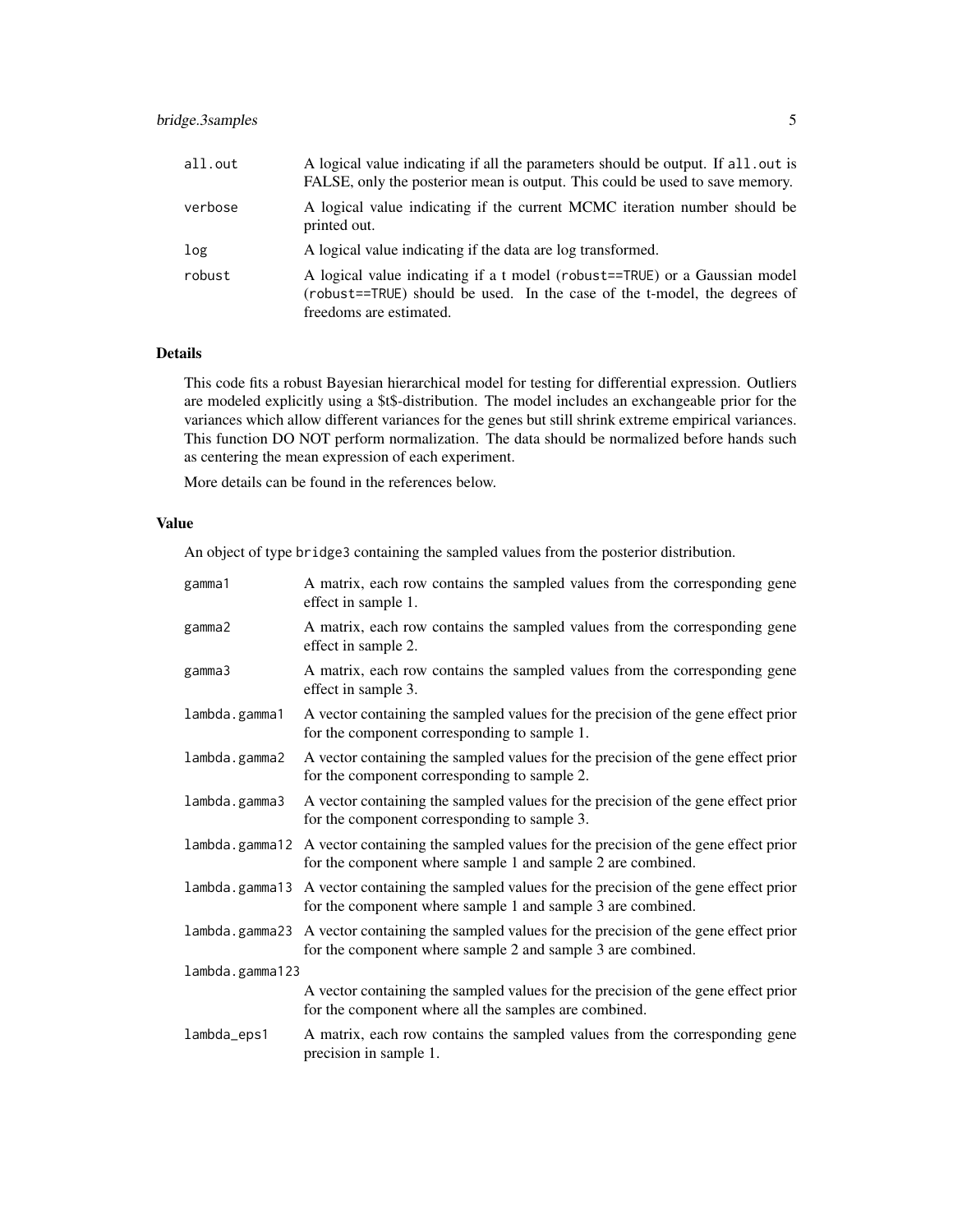| lambda_eps2 | A matrix, each row contains the sampled values from the corresponding gene<br>precision in sample 2.                                                                                                |
|-------------|-----------------------------------------------------------------------------------------------------------------------------------------------------------------------------------------------------|
| lambda_eps3 | A matrix, each row contains the sampled values from the corresponding gene<br>precision in sample 3.                                                                                                |
| a.eps1      | A vector containing the sampled values for the mean of the prior of the genes<br>precision in sample 1.                                                                                             |
| b.eps1      | A vector containing the sampled values for the variance of the prior of the genes<br>precision in sample 1.                                                                                         |
| a.eps2      | A vector containing the sampled values for the mean of the prior of the genes<br>precision in sample 2.                                                                                             |
| b.eps2      | A vector containing the sampled values for the variance of the prior of the genes<br>precision in sample 2.                                                                                         |
| a.eps3      | A vector containing the sampled values for the mean of the prior of the genes<br>precision in sample 3.                                                                                             |
| b.eps3      | A vector containing the sampled values for the variance of the prior of the genes<br>precision in sample 3.                                                                                         |
| w1          | A matrix, each element (i,j) correspond to the posterior mean of the sampled<br>weights of replicate j in gene i and sample 1. To save memory, we only store the<br>posterior means of the weigths. |
| w2          | A matrix, each element (i,j) correspond to the posterior mean of the sampled<br>weights of replicate j in gene i and sample 2. To save memory, we only store the<br>posterior means of the weigths. |
| wЗ          | A matrix, each element (i,j) correspond to the posterior mean of the sampled<br>weights of replicate j in gene i and sample 3. To save memory, we only store the<br>posterior means of the weigths. |
| w1          | A matrix, each element (i,j) correspond to the posterior mean of the sampled<br>weights of replicate j in gene i and sample 1. To save memory, we only store the<br>posterior means of the weigths. |
| nu1         | A matrix containing the sampled degrees of freedom in sample 1.                                                                                                                                     |
| nu2         | A matrix containing the sampled degrees of freedom in sample 2.                                                                                                                                     |
| nu3         | A matrix containing the sampled degrees of freedom in sample 3.                                                                                                                                     |
| w.mix       | The posterior mixing proportions in the mixture component.                                                                                                                                          |
| prop.model  | The posterior proportions of each component for each each gene.                                                                                                                                     |
| move        | The proportion of moves between components. This should be used as a diag-<br>nostic tool.                                                                                                          |

#### Author(s)

Raphael Gottardo

#### References

Robust Estimation of cDNA Microarray Intensities with Replicates Raphael Gottardo, Adrian E. Raftery, Ka Yee Yeung, and Roger Bumgarner Department of Statistics, University of Washington, Box 354322, Seattle, WA 98195-4322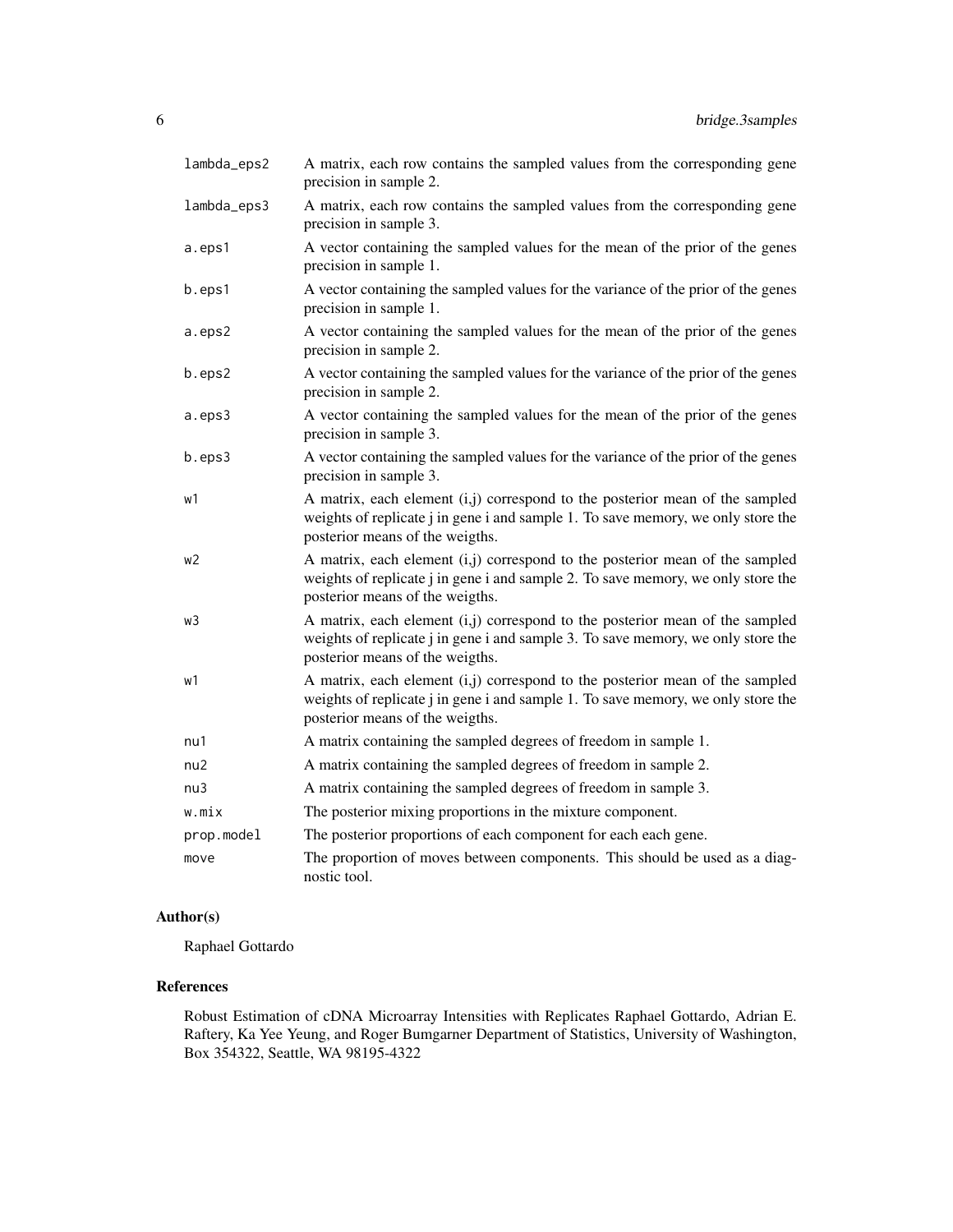<span id="page-6-0"></span>hiv and the state of the state of the state of the state of the state of the state of the state of the state of the state of the state of the state of the state of the state of the state of the state of the state of the st

#### See Also

[bridge.2samples](#page-1-1)

#### Examples

sample1<-matrix(exp(rnorm(150)),50,3) sample2<-matrix(exp(rnorm(200)),50,4) sample3<-matrix(exp(rnorm(150)),50,3)

mcmc.bridge3<-bridge.3samples(sample1,sample2,sample3,B=10,min.iter=0,batch=10,mcmc.obj=NULL,all.out=TRUE,verb

hiv *Cellular gene expression upon human immunodeficiency virus type 1 infection of CD4+-T-Cell lines*

#### **Description**

This data set consists of 4 experiments using the same RNA preparation on 4 different slides. The expression levels of ~7000 cellular RNA transcripts were assessed in CD4-T-cell lines at time \$t=24\$ hour after infection with HIV virus type 1. The first 4 columns correspond to the first treatment state (hiv infected). The second four represent the control state. The experiment is a balanced dye swap experiment. Finally, the last two columns contain the row and column positions of each gene on the array (slide).

#### Usage

data(hiv)

#### Source

http://expression.microslu.washington.edu/expression/vantwoutjvi2002.html

#### References

van't Wout, A. B. ,Lehrma, G. K., Mikheeva, S. A., O'Keeffe, G. C., Katze, M. G., Bumgarner, R. E., Geiss, G. K. and Mullins, J. I. Cellular gene expression upon human immunodeficiency virus type 1 infection of CD4+-T-Cell lines Journal of Virology, 2003. 77(2):1392-1402.